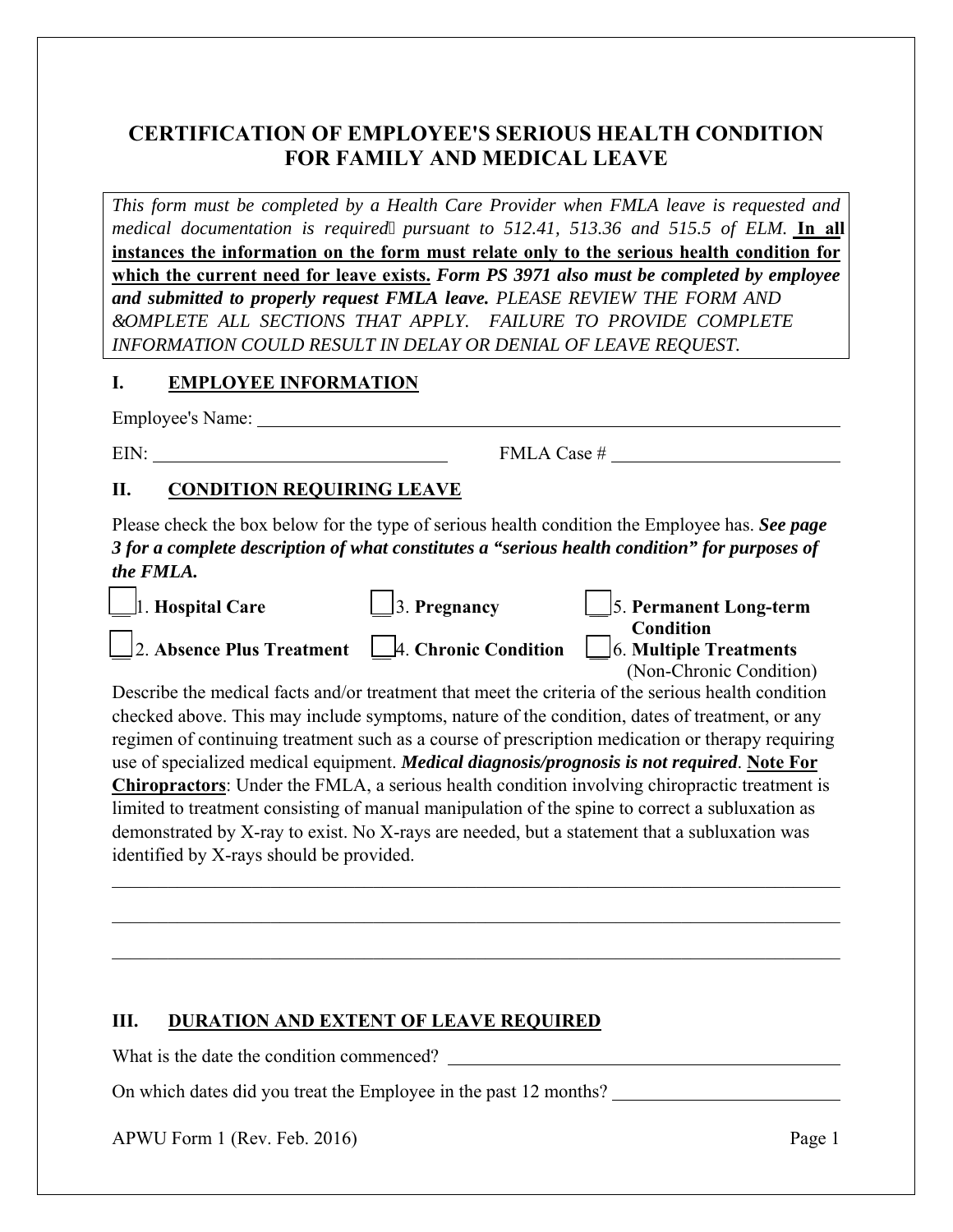| How long will the employee be incapacitated (if different)? _____________________                                                                                                                                                                                                                                                                                                                                                                    |                        |
|------------------------------------------------------------------------------------------------------------------------------------------------------------------------------------------------------------------------------------------------------------------------------------------------------------------------------------------------------------------------------------------------------------------------------------------------------|------------------------|
|                                                                                                                                                                                                                                                                                                                                                                                                                                                      |                        |
| How long will the employee need to be on leave because of the condition?                                                                                                                                                                                                                                                                                                                                                                             |                        |
| Will the employee need treatment at least twice per year for the condition?                                                                                                                                                                                                                                                                                                                                                                          | No<br><b>Yes</b>       |
| Will the employee require intermittent leave or a reduced work schedule due either to planned<br>medical treatment (for example, follow-up visits or physical therapy), or because of<br>unforeseeable episodes of incapacity (for example, flare ups of symptoms)? $\Box$ Yes                                                                                                                                                                       | N <sub>0</sub>         |
| If yes, please provide the following additional information:                                                                                                                                                                                                                                                                                                                                                                                         |                        |
|                                                                                                                                                                                                                                                                                                                                                                                                                                                      |                        |
| Frequency of treatment/episodes of incapacity: ____ times per ___week ____ month                                                                                                                                                                                                                                                                                                                                                                     |                        |
| Duration of treatment/episode of incapacity: ____hour(s) or _____ day(s)<br>(for example, 3 times per 1 month lasting 1-2 days per episode)                                                                                                                                                                                                                                                                                                          |                        |
|                                                                                                                                                                                                                                                                                                                                                                                                                                                      |                        |
| Is the employee able to perform the essential functions of the employee's position without<br>physical restrictions, accommodations or modification of job duties?<br>If no, can the employee perform the essential functions of the job with physical                                                                                                                                                                                               | $ $ $ $ $Yes$ $ $ $No$ |
| restrictions, accommodations or modifications of job duties? Ves No                                                                                                                                                                                                                                                                                                                                                                                  |                        |
| If yes, describe the physical restrictions, accommodations or                                                                                                                                                                                                                                                                                                                                                                                        |                        |
| IV.<br><b>HEALTH CARE PROVIDER SIGNATURE</b>                                                                                                                                                                                                                                                                                                                                                                                                         |                        |
| $\label{eq:2.1} \frac{1}{\sqrt{2\pi}}\left(\frac{1}{\sqrt{2\pi}}\right)^{2} \left(\frac{1}{\sqrt{2\pi}}\right)^{2} \left(\frac{1}{\sqrt{2\pi}}\right)^{2} \left(\frac{1}{\sqrt{2\pi}}\right)^{2} \left(\frac{1}{\sqrt{2\pi}}\right)^{2} \left(\frac{1}{\sqrt{2\pi}}\right)^{2} \left(\frac{1}{\sqrt{2\pi}}\right)^{2} \left(\frac{1}{\sqrt{2\pi}}\right)^{2} \left(\frac{1}{\sqrt{2\pi}}\right)^{2} \left(\frac{1}{\sqrt{2\pi}}\right)^{2$<br>Dated: |                        |
| By: $\qquad \qquad$                                                                                                                                                                                                                                                                                                                                                                                                                                  |                        |
|                                                                                                                                                                                                                                                                                                                                                                                                                                                      |                        |
|                                                                                                                                                                                                                                                                                                                                                                                                                                                      |                        |
|                                                                                                                                                                                                                                                                                                                                                                                                                                                      |                        |